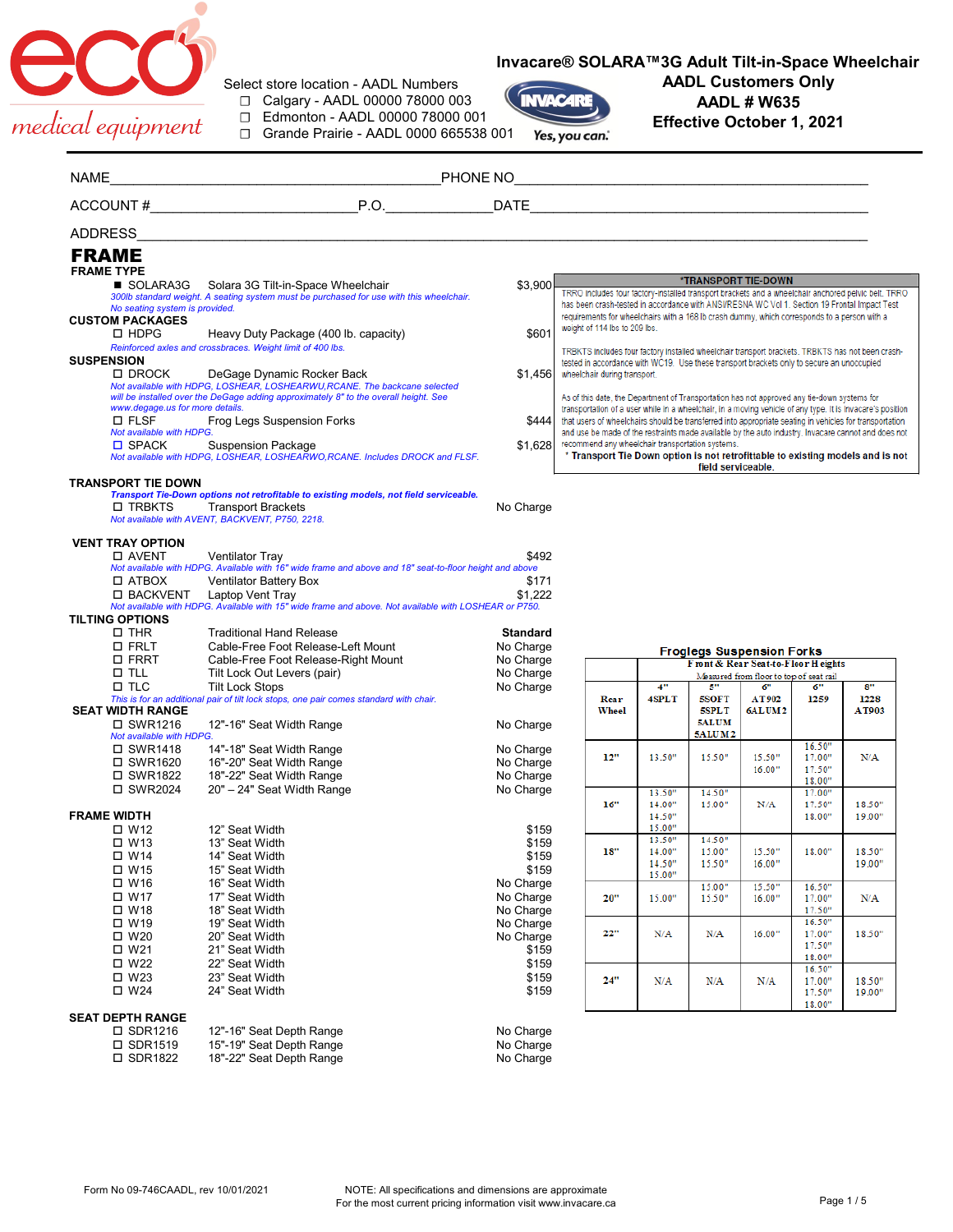| Invacare® SOLARA™ 3G Accessories and Options                                                                      |                        |                   |                |                | <u>NOTES</u>                                |                |                                                                                |
|-------------------------------------------------------------------------------------------------------------------|------------------------|-------------------|----------------|----------------|---------------------------------------------|----------------|--------------------------------------------------------------------------------|
| $\Box$ D12<br>Seat Depth 12"<br>$\square$ D13<br>Seat Depth 13"                                                   | No Charge<br>No Charge |                   |                |                |                                             |                |                                                                                |
| $\square$ D14<br>Seat Depth 14"                                                                                   | No Charge              |                   |                |                |                                             |                | Front and Rear Seat-to-Floor Heights (measured from Floor to Top of Seat Rail) |
| $\square$ D15<br>Seat Depth 15"                                                                                   | No Charge              |                   |                |                |                                             |                |                                                                                |
| $\square$ D <sub>16</sub><br>Seat Depth 16"                                                                       | No Charge              |                   | 4"             | 5"<br>51DC     | 6"                                          | 6"             | 8"                                                                             |
| D15 and D16 are Not Available with FOOTBRK.<br>$\square$ D17<br>Seat Depth 17"                                    | No Charge              | <b>Rear Wheel</b> | 4SPLT          | 5ALUM2         | 61DC                                        | 1259           | 81DC<br>815DC                                                                  |
| $\square$ D18<br>Seat Depth 18"                                                                                   | No Charge              |                   | 4ALUM2         | 5SPLT          | 6ALUM2                                      |                |                                                                                |
| $\square$ D <sub>19</sub><br>Seat Depth 19"                                                                       | No Charge              |                   |                |                |                                             | 151/2"         |                                                                                |
| $\square$ D <sub>20</sub><br>Seat Depth 20"                                                                       | No Charge              | 12"               | 121/2"<br>13"  | 13 1/2"        | 151/2"                                      | 16"            | 161/2"                                                                         |
| $\square$ D21<br>Seat Depth 21"                                                                                   | No Charge              | Pneu              | 13 1/2"        | 151/2"         | 16"                                         | 161/2"         | 17"                                                                            |
| $\square$ D22<br>Seat Depth 22"                                                                                   | No Charge              | PneuFF            | 151/2"         | 16"<br>161/2"  | 161/2"<br>17"                               | 17"<br>171/2"  | 171/2"<br>18"                                                                  |
| <b>FRAME FINISH</b>                                                                                               |                        |                   | 16"            |                |                                             | 18"            |                                                                                |
| $\square$ 24P<br>Wet Black                                                                                        | No Charge              |                   | 121/2"         | 141/2"         | 14 1/2"                                     | 141/2"         |                                                                                |
| $\square$ 29P<br><b>White Snow</b>                                                                                | No Charge              | 12"               | 14 1/2"        | 15"            | 15"                                         | 15"            | 161/2"                                                                         |
| $\square$ 30P<br>Sunny Yellow                                                                                     | No Charge              | Urethane          | 15"            | 151/2"<br>16"  | 15 1/2"<br>16"                              | 151/2"<br>16"  | 17"                                                                            |
| $\square$ 60P<br><b>Silver Metallic</b>                                                                           | No Charge              |                   | 151/2"<br>16"  | 161/2"         | 161/2"                                      | 161/2"         |                                                                                |
| □ 61P<br><b>Electric Red</b>                                                                                      | No Charge              |                   |                |                |                                             |                |                                                                                |
| $\square$ 62P<br>Electric Blue<br>□ 105P<br>Midnight Blue                                                         | No Charge<br>No Charge |                   | 12 1/2"<br>13" | 13 1/2"        |                                             | 141/2"         | 17"                                                                            |
| □ 115P<br><b>Black Prism</b>                                                                                      | No Charge              | 16"               | 13 1/2"        | 14"            | 14 1/2"<br>15"                              | 15"<br>17"     | 171/2"<br>18"                                                                  |
| □ 116P<br>Sunkissed Orange                                                                                        | No Charge              |                   | 14"            | 14 1/2"        | 17"                                         | 171/2"         | 18 1/2"                                                                        |
| □ 117P<br>Tangerine Red                                                                                           | No Charge              |                   | 14 1/2"<br>15" | 15"            |                                             | 18"            | 19"                                                                            |
| □ 119P<br><b>Bubblegum Pink</b>                                                                                   | No Charge              |                   | 13 1/2"        | 131/2"         |                                             |                |                                                                                |
| □ 120P<br><b>Grape Madness</b>                                                                                    | No Charge              |                   | 14"            | 14"            | 14 1/2"                                     | 14 1/2"<br>15" | 18"                                                                            |
| □ 127P<br>Grasshopper Green                                                                                       | No Charge              | 18"               | 141/2"<br>15"  | 14 1/2"<br>15" | 15"<br>15 1/2"                              | 151/2"         | 18 1/2"                                                                        |
|                                                                                                                   |                        |                   | 151/2"         | 15 1/2"        | 16"                                         | 16"            | 19"                                                                            |
| <b>WHEELS</b>                                                                                                     |                        |                   | 16"            | 16"            |                                             | 18"            |                                                                                |
| <b>SEAT-TO-FLOOR HEIGHT</b>                                                                                       |                        |                   |                |                | 15"                                         | 15"            |                                                                                |
| $\square$ STF125<br>12.5" Seat-to-Floor                                                                           | No Charge              |                   | 15"            | 15"<br>151/2"  | 151/2"                                      | 151/2"<br>16"  | 161/2"                                                                         |
| □ STF13<br>13" Seat-to-Floor                                                                                      | No Charge              | 20"               | 15 1/2"<br>16" | 16"            | 16"<br>161/2"                               | 161/2"         | 17"<br>171/2"                                                                  |
| $\square$ STF135<br>13.5" Seat-to-Floor                                                                           | No Charge              |                   |                | 161/2"         | 17"                                         | 17"            |                                                                                |
| □ STF14<br>14" Seat-to-Floor<br>$\square$ STF145<br>14.5" Seat-to-Floor                                           | No Charge<br>No Charge |                   |                |                |                                             | 171/2"         |                                                                                |
| $\square$ STF15<br>15" Seat-to-Floor                                                                              | No Charge              |                   |                |                |                                             | 16"            | 161/2"                                                                         |
| $\square$ STF155<br>15.5" Seat-to-Floor                                                                           | No Charge              | 22"               | 16"            | 16"            | 16"<br>161/2"                               | 161/2"<br>17"  | 17"<br>171/2"                                                                  |
| $\square$ STF16<br>16" Seat-to-Floor                                                                              | No Charge              |                   |                | 161/2"         | 17"                                         | 171/2"         | 18"                                                                            |
| $\square$ STF165<br>16.5" Seat-to-Floor                                                                           | No Charge              |                   |                |                |                                             | 18"            | 18 1/2"                                                                        |
| □ STF17<br>17" Seat-to-Floor                                                                                      | No Charge              |                   |                |                |                                             |                | 161/2"                                                                         |
| $\square$ STF175<br>17.5" Seat-to-Floor                                                                           | No Charge              |                   |                |                |                                             | 161/2"         | 17"                                                                            |
| □ STF18<br>18" Seat-to-Floor<br>$\square$ STF185<br>18.5" Seat-to-Floor                                           | No Charge<br>No Charge | 24"               | N/A            | 161/2"         | 161/2"<br>17"                               | 17"<br>171/2"  | 171/2"<br>18"                                                                  |
| $\square$ STF19<br>19" Seat-to-Floor                                                                              | No Charge              |                   |                |                |                                             | 18"            | 18 1/2"                                                                        |
|                                                                                                                   |                        |                   |                |                |                                             |                | 19"                                                                            |
| <b>CASTER OPTIONS</b><br>□ 4SPLT<br>4 Composite Urethane Light Up                                                 | No Charge              |                   |                |                | All Dimensions Are Approximate              |                |                                                                                |
| Not available with HDPG                                                                                           |                        |                   |                |                |                                             |                |                                                                                |
| $\square$ 4ALUM2<br>4" x 1.4 Aluminum Soft Roll                                                                   | \$134                  |                   |                |                |                                             |                |                                                                                |
| 5" x 1" Urethane Casters<br>$\square$ 51DC                                                                        | No Charge              |                   |                |                |                                             |                |                                                                                |
| Not available with HDPG.<br>□ 5SPLT<br>5" x 1" Composite Urethane Light Up                                        | No Charge              |                   |                |                |                                             |                |                                                                                |
| Not available with HDPG.                                                                                          |                        |                   |                |                |                                             |                |                                                                                |
| $\square$ 5ALUM2<br>5" x 1.4 Aluminum Soft Roll                                                                   | \$134                  |                   |                |                |                                             |                |                                                                                |
| $\square$ 61DC<br>6 in x 1 in Endura Roll Caster (Urethane)<br>Not available with HDPG.                           | No Charge              |                   |                |                |                                             |                |                                                                                |
| $\square$ 1259<br>6" X 2" Semi-Pneumatic Caster                                                                   | \$132                  |                   |                |                |                                             |                |                                                                                |
| Not available with HDPG.                                                                                          |                        |                   |                |                |                                             |                |                                                                                |
| □ 815DC<br>8 in x 1.5 in Endura Roll Caster (Urethane)                                                            | \$150                  |                   |                |                |                                             |                |                                                                                |
| □ 6ALUM2<br>6" x 1.4 Aluminum Soft Roll<br>$\square$ 81DC<br>8 in x 1 in Endura Roll Caster (Urethane)            | \$134                  |                   |                |                |                                             |                |                                                                                |
|                                                                                                                   | No Charge              |                   |                |                |                                             |                |                                                                                |
| <b>WHEEL OPTIONS</b>                                                                                              |                        |                   |                |                |                                             |                |                                                                                |
| $\square$ 12COM<br>12" Composite                                                                                  | <b>Standard</b>        |                   |                |                |                                             |                |                                                                                |
| $\Box$ 16COM<br>16" Composite Wheels<br>Not available with urethane tires. Only available with aluminum handrims. | No Charge              |                   |                |                |                                             |                |                                                                                |
| $\square$ 18COM<br>18" Composite Wheels                                                                           | No Charge              |                   |                |                |                                             |                |                                                                                |
| Not available with urethane tires. Only available with aluminum handrims                                          |                        |                   |                |                | <b>Select store location - AADL Numbers</b> |                |                                                                                |
| $\square$ 20COM<br>20" Composite                                                                                  | No Charge              |                   | □              |                | Calgary - AADL 00000 78000 003              |                |                                                                                |
| $\square$ 22COM<br>22" Composite                                                                                  | No Charge              |                   | □              |                | Edmonton - AADL 00000 78000 001             |                |                                                                                |
| 24" Composite-7 Spoke<br>□ 24COM7                                                                                 | No Charge              |                   | □              |                |                                             |                | Grande Prairie - AADL 0000 665538 001                                          |
| <b>AXLE TYPE</b>                                                                                                  |                        |                   |                |                |                                             |                |                                                                                |
| <b>Quick Release Axles</b><br>□ A1577                                                                             | No Charge              |                   |                |                |                                             |                |                                                                                |
| □ PAXLE<br><b>Permanent Axles</b>                                                                                 | No Charge              |                   |                |                |                                             |                |                                                                                |
| <b>TIRE OPTIONS</b>                                                                                               |                        |                   |                |                |                                             |                |                                                                                |
| <b>D PNEU</b><br>Pneumatic                                                                                        | No Charge              |                   |                |                |                                             |                |                                                                                |
| Not available with HDPG.                                                                                          |                        |                   |                |                |                                             |                |                                                                                |
| <b>O PNEUFF</b><br><b>Pneumatic-Flat Free</b>                                                                     | \$128                  |                   |                |                |                                             |                |                                                                                |
| <b>O URETH</b><br>Urethane (Treaded)                                                                              | No Charge              |                   |                |                |                                             |                |                                                                                |

Form No 09-746CAADL, rev 10/01/2021 NOTE: All specifications and dimensions are approximate<br>For the most current pricing information visit www.invacare.ca Page 2 / 5

medical equipment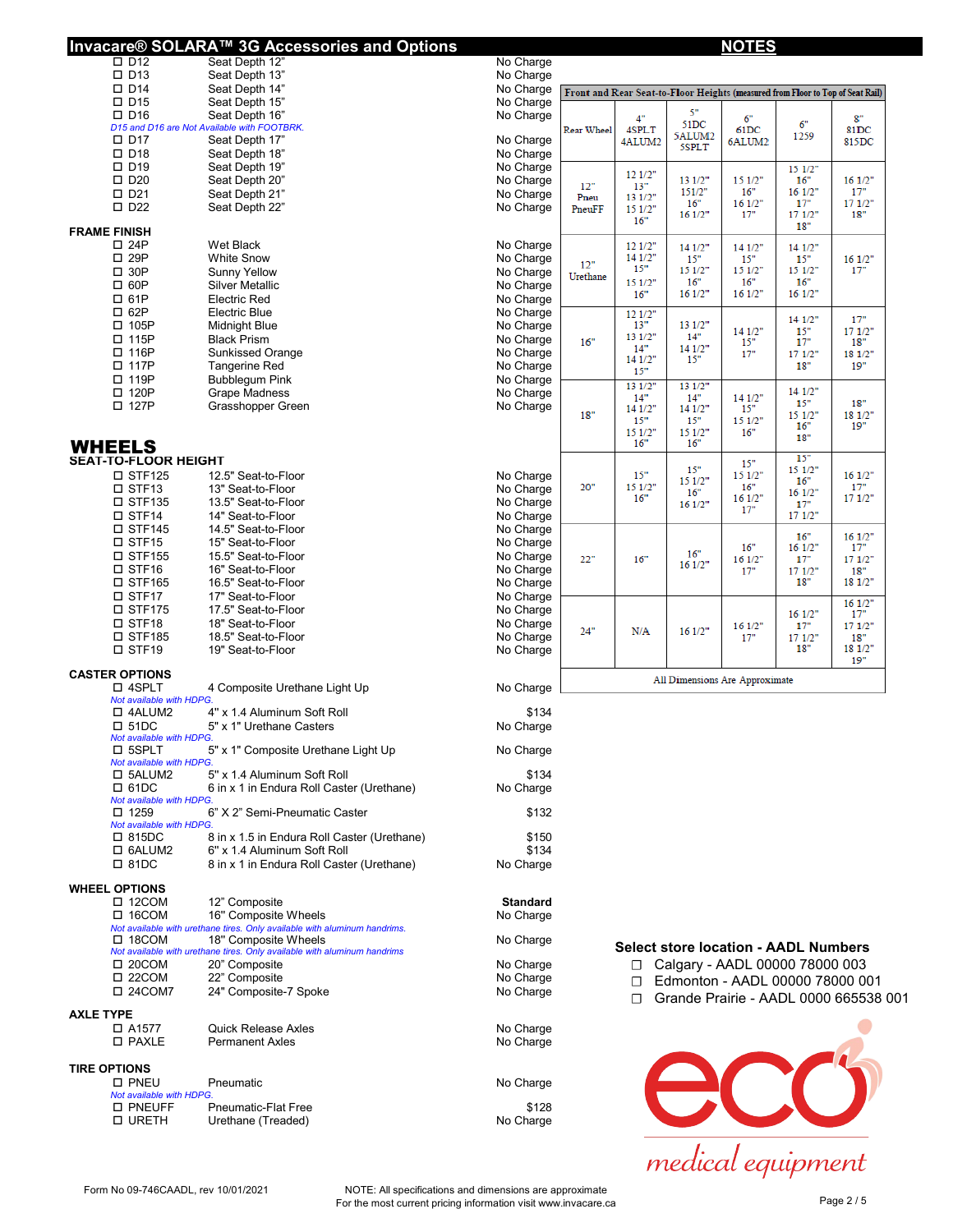#### **Invacare® SOLARA™ 3G Accessories and Options NOTES HANDRIM OPTIONS**

| □ AHDRM                             | Aluminum Handrims                                         | No Charge        |
|-------------------------------------|-----------------------------------------------------------|------------------|
| □ CHDRM                             | <b>Chrome Plated Handrims</b>                             | No Charge        |
| $\Box$ 1512                         | <b>Plastic Coated Aluminum Handrims</b>                   | \$114            |
| $\Box$ AT1224-8                     | Plastic Coated w/8 Oblique Projections                    | \$307            |
| Only available with 24COM7.         |                                                           |                  |
| 口 AT1225-8                          | Plastic Coated w/8 Vertical Projections                   | \$307            |
| Only available with 24COM7.         |                                                           |                  |
| 口 AT1225-12                         | Plastic Coated w/12 Vertical Projections                  | \$307            |
| Only available with 24COM7.         |                                                           |                  |
| □ L8702                             | Omit Handrims                                             | Less net $($15)$ |
|                                     |                                                           |                  |
| <b>WHEEL LOCKS</b>                  |                                                           |                  |
| <b>O FOOTBRK</b>                    | Foot Operated Push To Lock Wheel Lock                     | No Charge        |
| Not available with AVENT(vent tray) |                                                           |                  |
| □ PULLOCK                           | <b>Pull To Lock Wheel Locks</b>                           | No Charge        |
| □ PUSHLOCK                          | Push To Lock Wheel Locks                                  | No Charge        |
| □ EXTLOCK                           | Push To Lock Wheel Locks w/6" Bolt-On Extensions          | \$64             |
| <b>O FOOTHUB</b>                    | Foot Operated Hublock                                     | \$268            |
| Not available with 16COM            |                                                           |                  |
| <b>D ATHUB</b>                      | Cane Mount Hub Lock                                       | No Charge        |
|                                     | Not available with 16COM. Not available with LOSHEAR.     |                  |
| □ USEHUB                            | Seat Rail Mount Hub Lock                                  | No Charge        |
|                                     | Not available with 16COM. Only available with TAD or TAF. |                  |
| OSITIONING                          |                                                           |                  |

| Seat Pan Growth Range (1" increments) |                             |  |  |  |
|---------------------------------------|-----------------------------|--|--|--|
| <b>Chair Width</b>                    | <b>Seat Pan Width Range</b> |  |  |  |
| W12                                   | $12" - 14"$                 |  |  |  |
| W <sub>13</sub>                       | $12" - 14"$                 |  |  |  |
| W14                                   | $13" - 16"$                 |  |  |  |
| W15                                   | $13" - 16"$                 |  |  |  |
| W <sub>16</sub>                       | $15" - 18"$                 |  |  |  |
| W17                                   | $15" - 18"$                 |  |  |  |
| W18                                   | $17" - 20"$                 |  |  |  |
| W19                                   | $17" - 20"$                 |  |  |  |
| W <sub>20</sub>                       | $19" - 22"$                 |  |  |  |
| W <sub>21</sub>                       | $19" - 22"$                 |  |  |  |
| W22                                   | $21" - 24"$                 |  |  |  |
| W <sub>23</sub>                       | $21" - 24"$                 |  |  |  |
| W24                                   | $23" - 24"$                 |  |  |  |

# POSITIONING **SEAT STYLE**

*Both pans grow in width and require no new hardware or parts when converting from flush to drop or vice versa.*

|          | They do not come with the chair and thus, must be selected if needed. |       |
|----------|-----------------------------------------------------------------------|-------|
| □ FLSEAT | Flush Mounted Seat Pan                                                | \$132 |
| □ DPSEAT | Drop Mounted Seat Pan                                                 | \$132 |
|          |                                                                       |       |

#### **ARM HEIGHT**

| AWI 1169111                                         |                                                                                                        |           |                 |                                                               |               |
|-----------------------------------------------------|--------------------------------------------------------------------------------------------------------|-----------|-----------------|---------------------------------------------------------------|---------------|
| □ SARMHT                                            | Low Arm Height                                                                                         | No Charge |                 | Arm Heights (measured from Top of Seat Rail to Top of Armpad) |               |
| <b>D HARMHT</b>                                     | High Arm Height                                                                                        | No Charge | <b>Arm Type</b> | Low                                                           | High          |
|                                                     | Not available with LOSHEAR, LOSHEARWU or Cantilever arms.                                              |           | <b>TAD</b>      | 6 1/2"-12 1/2"                                                | $9" - 17"$    |
| <b>ARM TYPE (PAIRS)</b>                             |                                                                                                        |           | <b>TAF</b>      | $1/2$ " increments                                            | 1" increments |
|                                                     | Two Point arms have been re-designed.                                                                  |           | <b>FXDESK</b>   | $91/2$ "                                                      | 12"           |
| $\square$ FXDESK                                    | Desk Length Fixed Height Conv                                                                          | \$261     | <b>FXFULL</b>   |                                                               |               |
| Available on 15" seat depth and above.              |                                                                                                        |           | <b>ADJDESK</b>  | $91/2" - 131/2"$                                              | $12" - 16"$   |
| $\square$ FXFULL                                    | Full Length Fixed Height Conv                                                                          | \$261     | <b>ADJFULL</b>  | 1" increments                                                 | 1" increments |
| Available on 15" seat depth and above.<br>□ ADJDESK | Desk Length Adjustable Height                                                                          | \$372     | <b>FADJDESK</b> | $9" - 13"$                                                    | $12" - 16"$   |
| Available on 15" seat depth and above.              |                                                                                                        |           | <b>FADJFULL</b> | 1" increments                                                 | 1" increments |
| □ ADJFULL                                           | Full Length Adjustable Height                                                                          | \$372     |                 |                                                               |               |
| Available on 15" seat depth and above.              |                                                                                                        |           |                 |                                                               |               |
| $\square$ FADJDESK                                  | Two-Point Flip-Back Adjustable Ht Desk                                                                 | \$372     |                 |                                                               |               |
|                                                     | Not available with HDPG. Available on 15" seat depth and above. Not available with LOSHEAR, LOSHEARWO. |           |                 |                                                               |               |
| $\square$ FADJFULL                                  | Two-Point Flip-Back Adjustable Ht Full                                                                 | \$372     |                 |                                                               |               |
|                                                     | Not available with HDPG. Available on 15" seat depth and above. Not available with LOSHEAR, LOSHEARWO. |           |                 |                                                               |               |
| $\square$ TAF                                       | Full Adjustable Height                                                                                 | \$372     |                 | Back Cane Heights (measured from Top of Seat Rail)            |               |
|                                                     |                                                                                                        |           |                 |                                                               |               |

| $\square$ TAD          | Desk Adjustable Height                           | \$372 | <b>Back Cane Type</b>      | Inches to 10 degree bend | <b>Total Height</b> |
|------------------------|--------------------------------------------------|-------|----------------------------|--------------------------|---------------------|
|                        |                                                  |       | <b>BH20</b>                | <b>Straight Cane</b>     | 20.5"               |
| <b>CANTILEVER ARMS</b> |                                                  |       | <b>BH20B/BH24B</b>         | 151/2"                   | 24.5"               |
|                        | Not available with LOSHEAR, LOSHEARWU OR TRBKTS. |       | <b>BH24</b>                | <b>Straight Cane</b>     | 241/2"              |
| $\Box$ AT99N           | Cantilever Non Locking Bolt On Arms              | \$261 | <b>RECLINER</b>            | <b>Straight Cane</b>     | 26"                 |
| $\Box$ AT55D           | Cantilever Locking Desk Lgth. Bolt On Arms       | \$372 | <b>RECLINER + Headrest</b> | <b>Straight Cane</b>     | 36"                 |
| $\Box$ AT55F           | Cantilever Locking Full Lgth. Bolt On Arms       | \$372 | <b>ABH1720</b>             | $16.2" - 21.2"$          | $29.3" - 34.3"$     |

#### **BACK TYPE**

| □ SCANE                            | Standard Aluminum Back Cane                                                                    | <b>Standard</b> |
|------------------------------------|------------------------------------------------------------------------------------------------|-----------------|
| $\Box$ RCANE                       | Steel-Reinforced Back Cane                                                                     | No Charge       |
| □ LOSHEAR                          | Low Shear Reclining Back with Upholstery                                                       | \$1,232         |
|                                    | Not Available on HDPG. Comes with back upholstery and AASH. Available on 14" - 20" seat width. |                 |
|                                    | □ LOSHEARWO Low Shear Reclining Back without Upholstery                                        | \$1,212         |
|                                    | Not available with HDPG. Not available with a headrest and pillow. Comes standard with AASH.   |                 |
| □ RECEXT                           | Reclining Headrest Pillow and Extension                                                        | \$131           |
| $\Box$ RLL                         | <b>Recliner Lockout Levers</b>                                                                 | No Charge       |
| Not available with SCANE or RCANE. |                                                                                                |                 |
| $\square$ RLC                      | <b>Recliner Lock Stops</b>                                                                     | \$31            |
| <b>BACK HEIGHT</b>                 |                                                                                                |                 |
| $\square$ BH20                     | Back Height 20"                                                                                | No Charge       |
| Not available with P750.           |                                                                                                |                 |
| $\square$ BH20B                    | Back Height 20" with bend                                                                      | No Charge       |
| Not available with P750.           |                                                                                                |                 |
| $\square$ BH24                     | Back Height 24"                                                                                | <b>Standard</b> |
| $\square$ BH24B                    | Back Height 24" with bend                                                                      | No Charge       |
| □ ABH1720                          | Adjustable Height Back Canes (17" – 20")                                                       | No Charge       |

□ ABH1720 Adjustable Height Back Canes (17" – 20") No Charge<br>Not available with P750. Must choose the AASH when ordering the ABH1720. The ABH1720 is not available with the 1483<br>Non-Adjustable Rigidizing Handle Bar. Also n

## **Select store location - AADL Numbers**

- **☐ Calgary AADL 00000 78000 003**
- **☐ Edmonton AADL 00000 78000 001**
- **☐ Grande Prairie AADL 0000 665538 001**

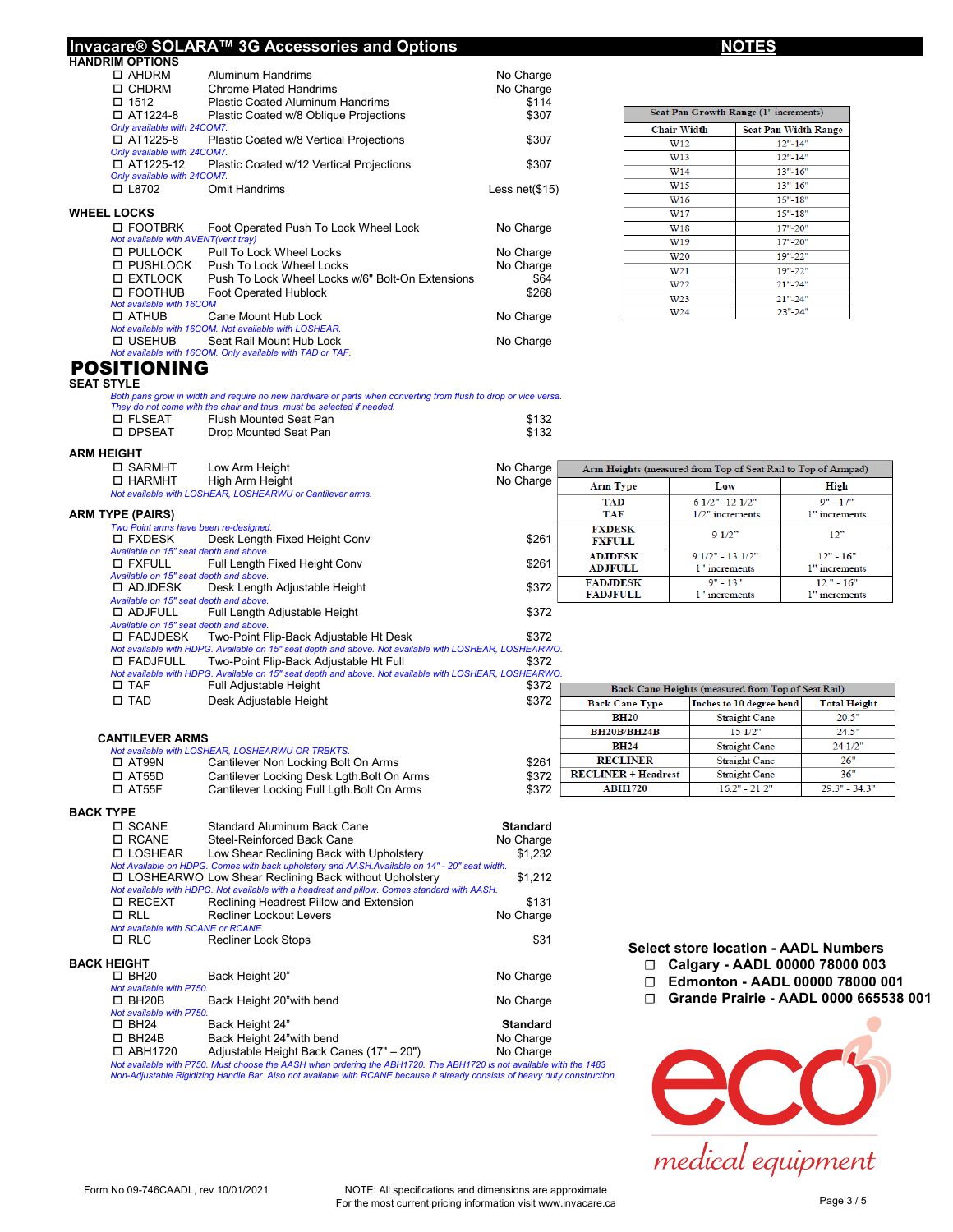|                                                      | Invacare® SOLARA™ 3G Accessories and Options                                                                                                                                                        |                 | <b>NOTES</b>                                                                            |
|------------------------------------------------------|-----------------------------------------------------------------------------------------------------------------------------------------------------------------------------------------------------|-----------------|-----------------------------------------------------------------------------------------|
| <b>FOLD OPTION BACK</b><br>□ FXBACK                  | Non-Fold Down Back Canes                                                                                                                                                                            | <b>Standard</b> |                                                                                         |
| <b>II FLDBACK</b><br>Not available with LOSHEAR      | Fold-Down Back Canes                                                                                                                                                                                | No Charge       | <b>Select store location - AADL Numbers</b><br>Calgary - AADL 00000 78000 003<br>$\Box$ |
| <b>SEAT STRAPS</b>                                   |                                                                                                                                                                                                     |                 | Edmonton - AADL 00000 78000 001<br>$\Box$<br>Grande Prairie - AADL 0000 665538 001<br>П |
| □ 1311BK<br>□ 1515                                   | Airline Buckle Seat Positioning Strap<br>Auto Style Buckle Seat Positioning Strap                                                                                                                   | \$84<br>\$84    |                                                                                         |
| □ 1321BK                                             | Hook and Loop Seat Positioning Strap                                                                                                                                                                | \$66            |                                                                                         |
|                                                      |                                                                                                                                                                                                     |                 |                                                                                         |
| <b>CHEST STRAPS</b><br>□ 7311BK                      | Airline Buckle Chest Positioning Strap                                                                                                                                                              | \$84            |                                                                                         |
| □ 9515                                               | Auto Style Chest Positioning Strap                                                                                                                                                                  | \$84            |                                                                                         |
| □ 7321BK                                             | Hook and Loop Chest Positioning Strap                                                                                                                                                               | \$66            |                                                                                         |
| <b>BODYPOINT® PADDED CALF STRAPS</b>                 |                                                                                                                                                                                                     |                 |                                                                                         |
| □ BPCALFS                                            | See www.bodypoint.com for complete details. Products are not installed on chair. Measure chair width to determine size<br>Padded Calf Straps (13"-15")                                              | \$54            |                                                                                         |
| □ BPCALFM                                            | Padded Calf Straps (15"-18")                                                                                                                                                                        | \$58            |                                                                                         |
| □ BPCALFL                                            | Padded Calf Straps (18"-22")                                                                                                                                                                        | \$67            | medical equipment                                                                       |
| <b>BODYPOINT® ANKLE HUGGERS®</b>                     |                                                                                                                                                                                                     |                 |                                                                                         |
|                                                      | See www.bodypoint.com for complete details. Products are not installed on chair. Measure circumference above ankle to determine size.                                                               |                 |                                                                                         |
| □ BPAHGS<br>□ BPAHGM                                 | Side-Release Ankle Huggers (6.5"-8")<br>Side-Release Ankle Huggers (7.5"-9")                                                                                                                        | \$162<br>\$166  |                                                                                         |
| □ BPAHGL                                             | Side-Release Ankle Huggers (8.5"-11.5")                                                                                                                                                             | \$166           |                                                                                         |
| □ BPAHGXL                                            | Side-Release Ankle Huggers (11"-13")                                                                                                                                                                | \$171           |                                                                                         |
| <b>BODYPOINT® STAYFLEX™</b>                          |                                                                                                                                                                                                     |                 |                                                                                         |
|                                                      | See www.bodypoint.com for complete details. Products are not installed on chair. Measure shoulder width to determine size.<br>BPSFM and BPSFL are approx 2" wider in center than BPSFNM and BPSFNL. |                 |                                                                                         |
| □ BPSFM                                              | Anterior Trunk Support w/Zip (13"-16")                                                                                                                                                              | \$181           |                                                                                         |
| □ BPSFL                                              | Anterior Trunk Support w/Zip (16"-19"                                                                                                                                                               | \$185           |                                                                                         |
| □ BPSFNM                                             | Anterior Trunk Support Narrow w/Zip (13"-16")                                                                                                                                                       | \$181           |                                                                                         |
| □ BPSFNL                                             | Anterior Trunk Support Narrow w/Zip (16"-19")                                                                                                                                                       | \$185           |                                                                                         |
| <b>MISCELLANEOUS</b>                                 |                                                                                                                                                                                                     |                 |                                                                                         |
| <b>HEADREST ACCESSORIES (OFF CHAIR)</b>              |                                                                                                                                                                                                     |                 |                                                                                         |
| □ 5500071                                            | Headrests will ship separately from chair. Non standard chair discounts apply. Please call for more information.<br>Comfort Headrest Assembly w/ Multi Axis Hardware                                | \$375           |                                                                                         |
| □ 5500061                                            | <b>Basic Headrest Kit</b>                                                                                                                                                                           | \$279           |                                                                                         |
| □ 1130083                                            | Comfort Headrest w/ Standard Mounting Hardware                                                                                                                                                      | \$198           |                                                                                         |
| <b>BACK ACCESSORIES</b>                              |                                                                                                                                                                                                     |                 |                                                                                         |
|                                                      | Only available with TAD or TAF. Not available with LOSHEAR.                                                                                                                                         |                 |                                                                                         |
| □ ADJRGD<br>$\square$ 1483                           | Adjustable Width Back Rigidizing Bar<br>Non-Adjustable Stroller Handles                                                                                                                             | \$48<br>\$156   |                                                                                         |
| □ AASH                                               | Adj. Angle Stroller Handles (Outside Mount)                                                                                                                                                         | \$454           |                                                                                         |
| □ AASHIN                                             | Adj. Angle Stroller Handles (Inside Mount)                                                                                                                                                          | \$454           |                                                                                         |
| <b>MISCELLANEOUS ACCESSORIES</b>                     |                                                                                                                                                                                                     |                 |                                                                                         |
| □ A1580                                              | Rear Anti-Tippers                                                                                                                                                                                   | <b>Standard</b> |                                                                                         |
| $\square$ BP02                                       | Backpack                                                                                                                                                                                            | No Charge       |                                                                                         |
| $\square$ 1209<br>□ P750                             | <b>Tire Pump</b><br>Oxygen Holder                                                                                                                                                                   | \$63<br>\$163   |                                                                                         |
|                                                      | Not available with HDPG. Not available with LOSHEAR, LOSHEARWO OR TRBKTS. Not available with BH20 or ABH1720.                                                                                       |                 |                                                                                         |
| $\square$ 2218                                       | Not available with AVENT (vent tray). Not available with 8" casters. Not available on seat widths less then 16".<br>IV Pole                                                                         | \$185           |                                                                                         |
|                                                      | Not available with LOSHEAR, LOSHEARWO OR TRBKTS.                                                                                                                                                    |                 |                                                                                         |
|                                                      | <b>FRONT RIGGING OPTIONS</b>                                                                                                                                                                        |                 | <b>Front Rigging Mounts</b>                                                             |
| <b>FRONT RIGGING MOUNTING</b><br>□ STDMNT            | <b>STD Front Rigging Mount</b>                                                                                                                                                                      | <b>Standard</b> |                                                                                         |
| □ OFFMNT                                             | <b>Offset Front Rigging Mount</b>                                                                                                                                                                   | No Charge       |                                                                                         |
|                                                      | OFFMNT re-designed for a smoother and better angle. Not available with 12"-16" seat depth range                                                                                                     |                 |                                                                                         |
| <b>FRONT RIGGING</b><br>□ 70LIFTNT                   | 70° Lift Off Non-Taper Footrests                                                                                                                                                                    | \$241           |                                                                                         |
| □ 70LIFTMFX                                          | 70° Lift Off MFX Footrests                                                                                                                                                                          | \$376           |                                                                                         |
| Must select AT5543                                   |                                                                                                                                                                                                     |                 |                                                                                         |
| □ 90LIFTMFX<br>Must select AT5543                    | 90° Lift Off MFX Footrests                                                                                                                                                                          | \$248           |                                                                                         |
| □ SWING1319                                          | 60° Swingaway Footrest                                                                                                                                                                              | \$241           |                                                                                         |
| □ SWING914                                           | 60° Swingaway Footrest MFX                                                                                                                                                                          | \$376           | <b>Standard</b><br><b>Offset w/SCLAMP</b>                                               |
| □ 70NTAPER<br>$\Box$ 70MFX                           | 70° Swingaway Footrest<br>70° Swingaway Footrest MFX                                                                                                                                                | \$241<br>\$376  |                                                                                         |
| Must select AT5543                                   |                                                                                                                                                                                                     |                 |                                                                                         |
| □ 70STAPER<br>Available on seat widths 16" and above | 70° Tapered Swingaway Footrest                                                                                                                                                                      | \$281           |                                                                                         |
| □ 80NTAPER                                           | 80° Non-Tapered Swingaway Footrest                                                                                                                                                                  | \$281           | <b>Available Through Our Specials Departments</b>                                       |
| $\Box$ 80MFX                                         | 80° Swingaway Footrest MFX                                                                                                                                                                          | \$376           | • 20" High Reclining Back<br>SM-050503023551<br>$• 25" - 26"$ Wide<br>SM-010312110036   |
| Must select A15543<br>$\square$ 90SWING              | 90° Swingaway Footrest                                                                                                                                                                              | \$248           | • 80° Footrest Hanger<br>SM-200411121756                                                |
| Must select AT5543                                   |                                                                                                                                                                                                     |                 | • Front Rigging Mount:<br>C-090731110749<br>Standard on one side and                    |
| $\Box$ AT5044LIFT                                    | <b>Elevating Legrest</b>                                                                                                                                                                            | \$567           | offset on the opposite side                                                             |
| $\Box$ AT5044<br>$\square$ BILAT                     | <b>Elevating Legrest</b><br><b>Bilateral Contracture Footrest</b>                                                                                                                                   | \$567<br>\$457  |                                                                                         |
| Not available with HDPG.                             |                                                                                                                                                                                                     |                 |                                                                                         |
| $\Box$ ATL4<br>Not available with 1651.              | <b>Centre Pivot Articulating Legrests</b>                                                                                                                                                           | \$392           |                                                                                         |
| $\square$ 110CP                                      | Contracture Platform                                                                                                                                                                                | \$457           |                                                                                         |
|                                                      | Not available with HDPG. Available on 16"- 22" seat widths.                                                                                                                                         |                 |                                                                                         |